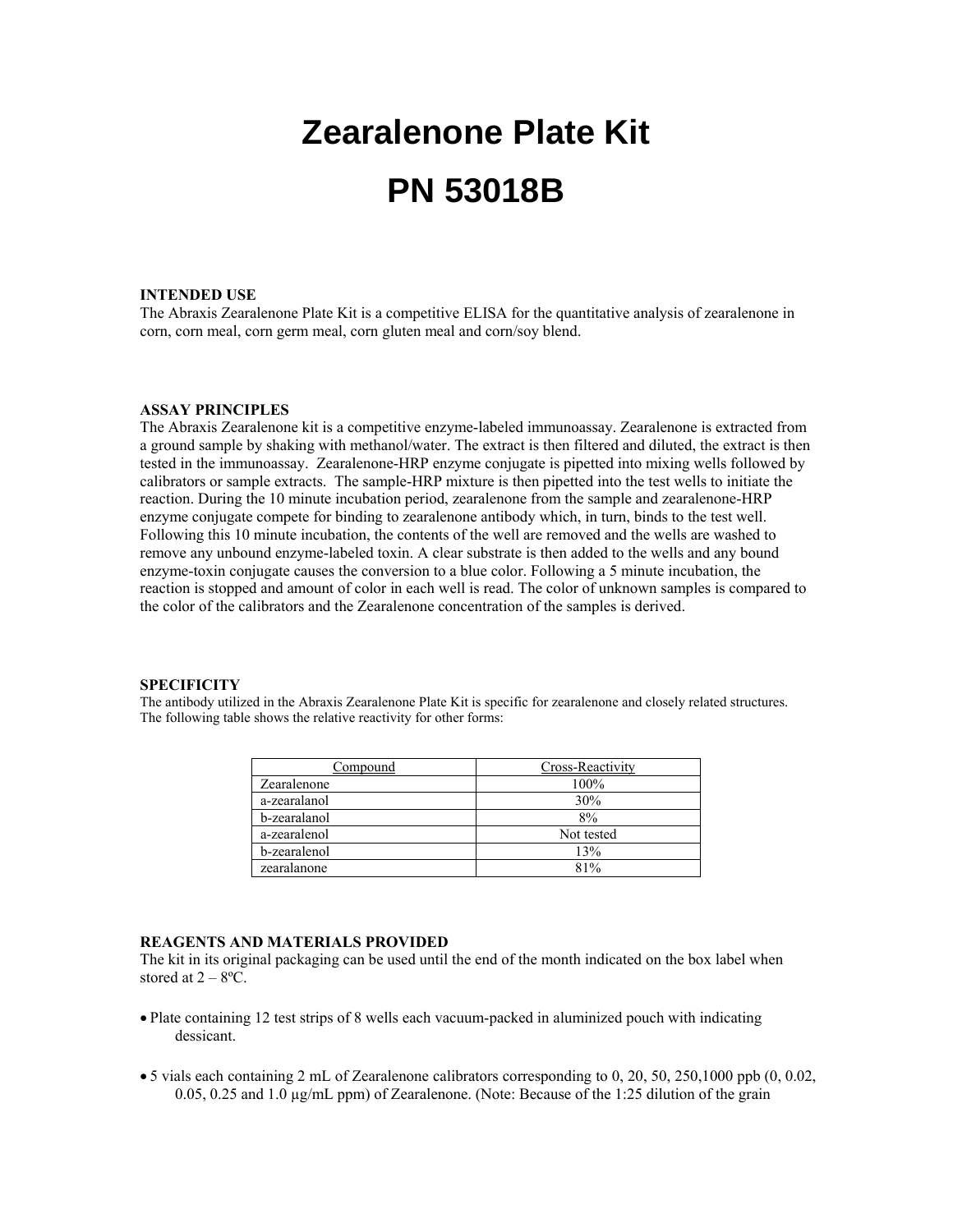sample in the extraction step, the calibrators actually contain 1/25th of the stated value. No further correction back to the concentration in the original grain sample is required.)

- 1 vial containing 25 mL of Zearalenone-HRP Enzyme Conjugate.
- 1 plate of red tabbed mixing wells.
- 1 vial containing 12 mL of Substrate.
- 1 vial containing 12 mL of Stop Solution. (Caution! 1N HCl. Handle with care.)
- Instructions

## **PRECAUTIONS**

- 1. Each reagent is optimized for use in the Abraxis Zearalenone Plate Kit. Do not substitute reagents from any other manufacturer into the test kit. Do not combine reagents from other Abraxis Zearalenone Plate Kits with different Lot numbers.
- 2. Dilution or adulteration of reagents or samples not called for in the procedure may result in inaccurate results.
- 3. Do not use reagents after expiration date.
- 4. Reagents should be brought to room temperature,  $20 28$ °C (62 82°F) prior to use. Avoid prolonged (> 24 hours) storage at room temperature.
- 5. Zearalenone is a very toxic substance. Dispose of all liquids in a plastic container containing household bleach (minimum 10%). All labware should be soaked for at least 1 hour in a 30% solution of household bleach. Avoid contact of skin and mucous membranes with reagents and sample extracts by wearing gloves and protective apparel. If exposure of skin and mucous membranes to liquids should occur, immediately flush with water.
- 6. The Stop Solution is 1N hydrochloric acid. Avoid contact with skin and mucous membranes. Immediately clean up any spills and wash area with copious amounts of water. If contact should occur, immediately flush with copious amounts of water.

# **MATERIALS REQUIRED BUT NOT PROVIDED**

- 1. Laboratory quality distilled or deionized water.
- 2. Methanol, ACS grade
- 3. Graduated cylinder, 100 ml or larger.
- 4. Glassware for sample extraction and extract collection.
- 5. Filter paper, Whatman GF/A or equivalent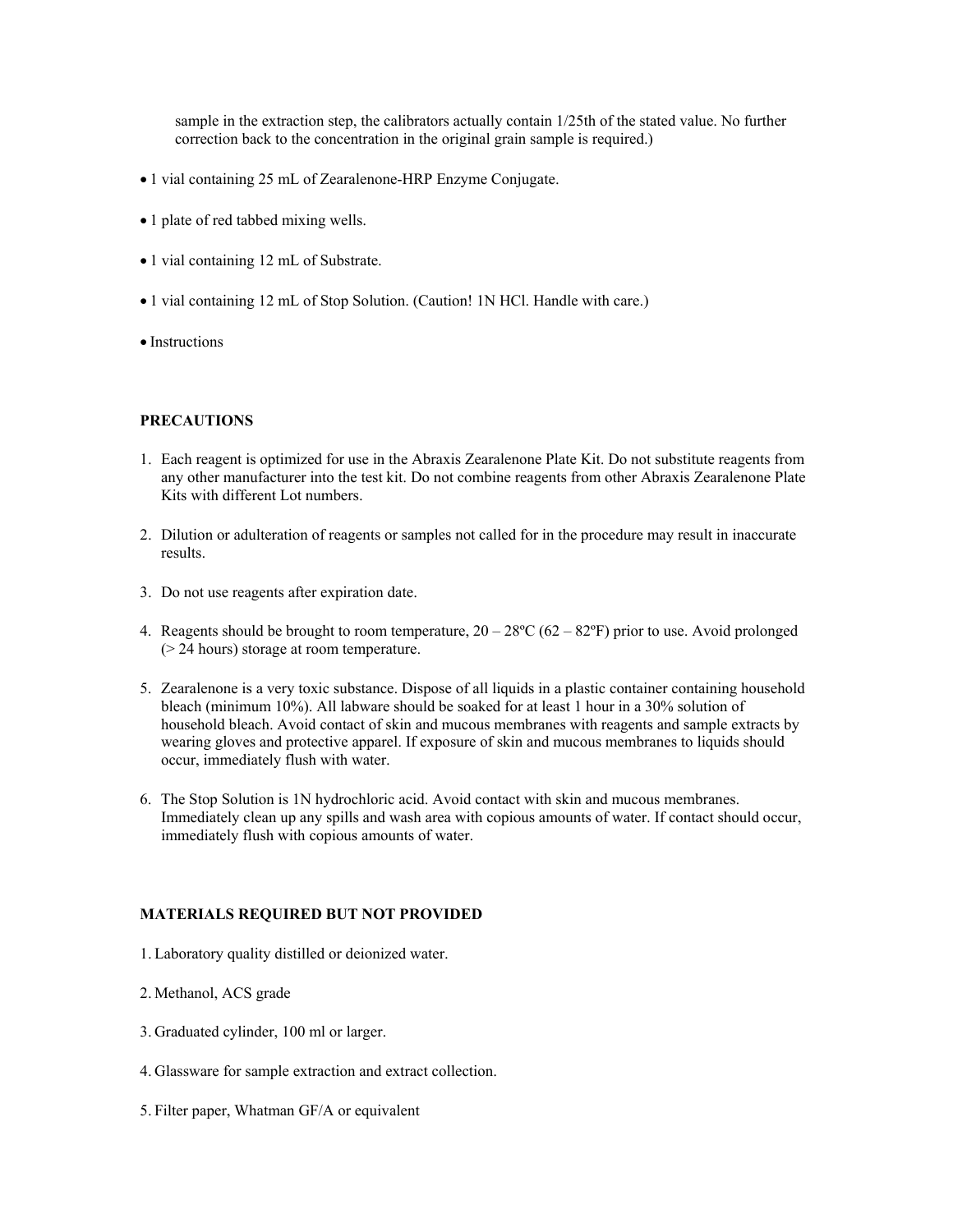- 6. Pipet with disposable tips capable of dispensing 50  $\mu$ L.
- 7. Multi-channel pipet; 8 channel capable of dispensing 50 and 100 µL or Eppendorf Repeater pipette and tips for dispensing 50 and 100 μL.
- 8. Paper towels or equivalent absorbent material.
- 9. Microwell plate or strip reader with 450nm filter.
- 10. Timer

#### **EXTRACTION SOLUTION PREPARATION**

- 1. Carefully measure 30 mL of distilled or deionized water for each 100 mL being prepared and transfer to a clean glass container with tight-fitting lid.
- 2. Carefully measure 70 mL of Methanol for each 100 mL being prepared and add to the container.
- 3. Cover and swirl to mix completely. Store tightly sealed to minimize evaporation.

#### **SAMPLE PREPARATION**

- 1. Grind samples to pass a 20 mesh sieve and thoroughly mix prior to sub-sampling. Samples not being immediately analyzed should be stored refrigerated.
- 2. Weigh 20 grams of ground sample and combine with 100 mL of 70% MeOH/water in a clean container with tight fitting lid.
- 3. Vigorously shake the container for 3 minutes.
- 4. Allow sample to stand for 2-3 minutes to allow some settling of the slurry.
- 5. Filter a minimum of 15 mL of the extract through Whatman filter and collect the extract into a clean container.
- 6. Dilute all sample extracts 1:5 with 705 Methanol/water in a clean container.

**TEST PROCEDURE** (Note: Running calibrators and samples in duplicate will improve assay precision and accuracy.)

- 1. Allow reagents and sample extracts to reach room temperature prior to running the test.
- 2. Place the appropriate number of test wells and into a microwell holder. Be sure to re-seal unused wells in the zip-lock bag with dessicant.
- 3. Place the same number of mixing wells as test wells into a microwell holder. Be sure to re-seal unused wells in the zip-lock.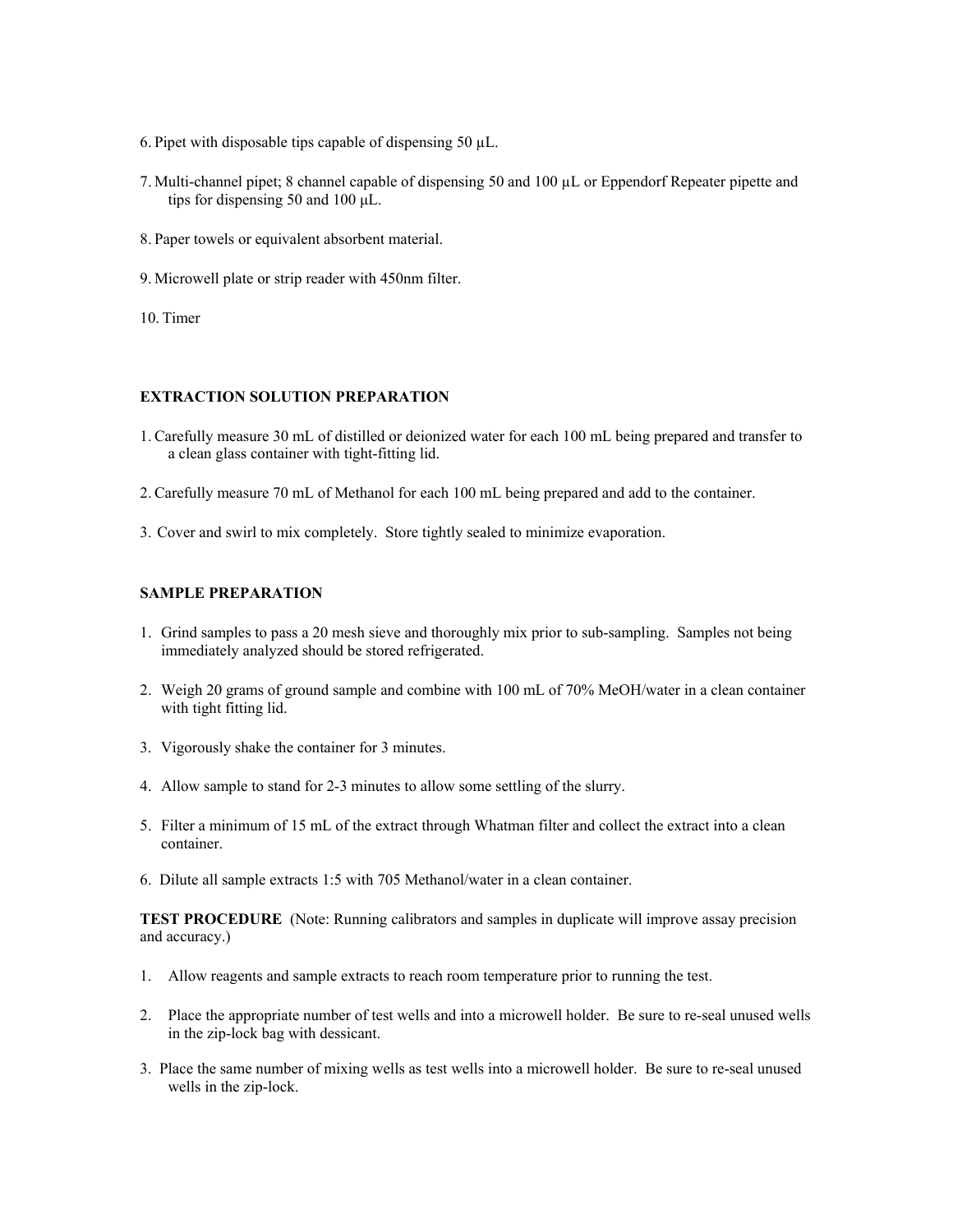- 4. Using a pipet with disposable tips, add **100 μL of calibrators and samples** to the appropriate mixing wells. Be sure to use a clean pipet tip for each.
- 5. Using a pipette with disposable tips, dispense **200 µL of Enzyme Conjugate** into each test well.
- 6. Using a multichannel pipette. Mix the contents by gently pipetting the solution in and out 4 or 5 times before transferring **100 uL of the sample/HRP mixture** into the test wells..
- 7. Incubate the test wells for **10 minutes**.
- 8. Dump the contents of the wells into an appropriate waste container. Fill the wells to overflowing with tap water and dump. Repeat 4X for a total of five washes.
- 9. Following the last wash tap the inverted wells onto absorbent paper to remove the last of the wash solution.
- 10. Dispense **100 µL of Substrate** into each well.
- 11. Incubate the wells for **5 minutes**.
- 12. Dispense **100 µL of Stop Solution** into each test well.
- 13. Read and record the absorbance of the wells at 450nm using a strip or plate reader.

## **RESULTS INTERPRETATION**

- 1. Semi-quantitative results can be derived by simple comparison of the sample absorbances to the absorbance of the calibrator wells: Sample containing less color than a calibrator well have a concentration of Zearalenone greater than the concentration of the calibrator. Samples containing more color than a calibrator well have a concentration less than the concentration of the calibrator.
- 2. Quantitative interpretation requires graphing the absorbances of the calibrators (X axis) versus the log of the calibrator concentration (Y axis) on semi-log graph paper. A straight line is drawn through the calibrator points and the sample absorbances are located on the line. The corresponding point on the Y axis is the concentration of the sample. Samples with absorbances greater than the lowest calibrator or less than the highest calibrator must be reported as < 0.02 ppm or >1 ppm, respectively.

# **TECHNICAL ASSISTANCE**

For questions regarding this kit or for additional information about Abraxis products, call (215) 357-3911.

### • **ASSISTANCE**

For ordering or technical assistance contact:

 Abraxis LLC 54 Steamwhistle Drive Warminster, Pennsylvania, 18974

Phone: (215) 357-3911 \* Fax: (215) 357-5232 Email: info@abraxiskits.com WEB: abraxiskits.com